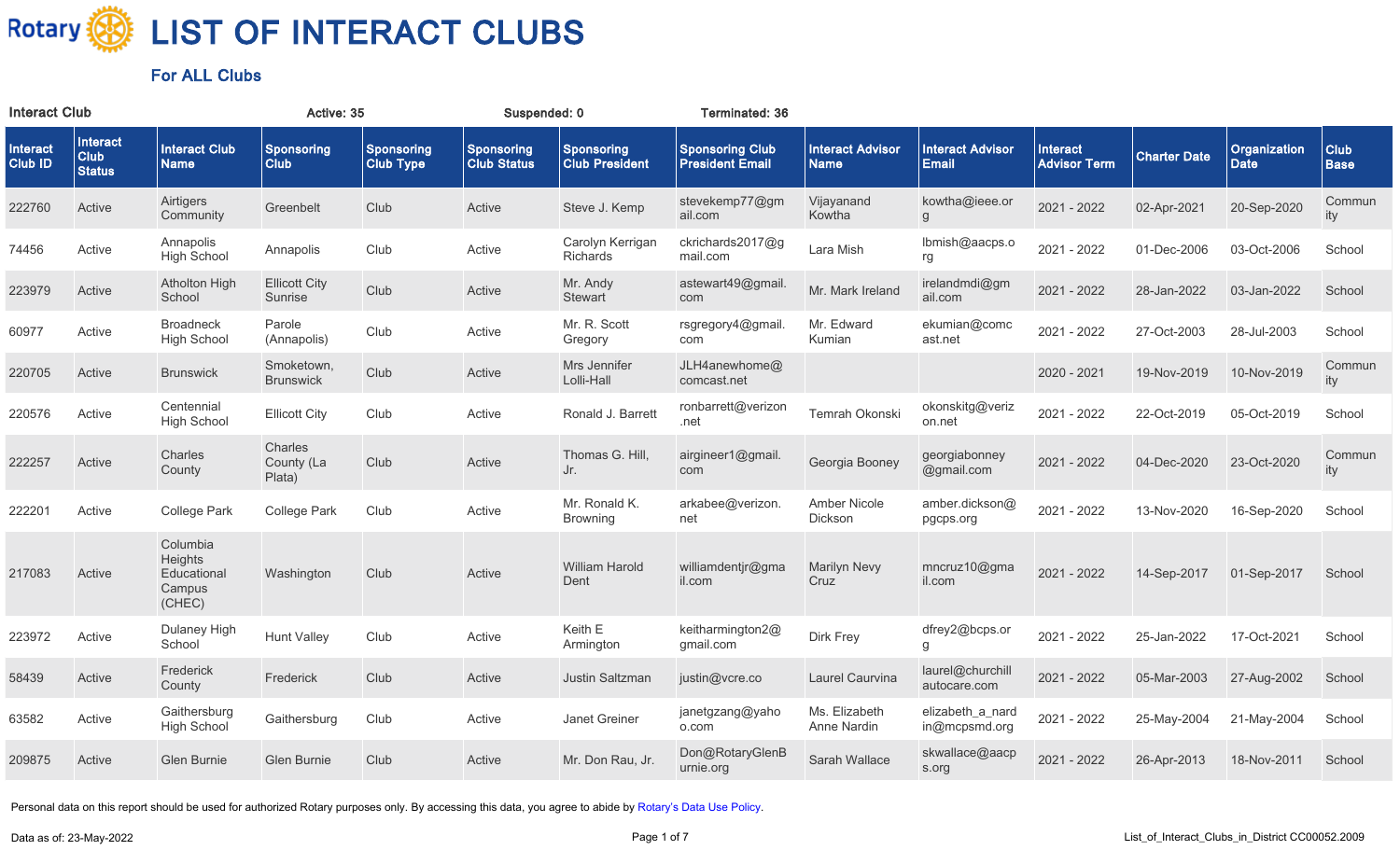

| <b>Interact Club</b>       |                                   |                                                          | Active: 35                                  |                                | Suspended: 0                            |                                            | Terminated: 36                                   |                                        |                                         |                                 |                     |                                    |                     |
|----------------------------|-----------------------------------|----------------------------------------------------------|---------------------------------------------|--------------------------------|-----------------------------------------|--------------------------------------------|--------------------------------------------------|----------------------------------------|-----------------------------------------|---------------------------------|---------------------|------------------------------------|---------------------|
| Interact<br><b>Club ID</b> | Interact<br>Club<br><b>Status</b> | <b>Interact Club</b><br><b>Name</b>                      | <b>Sponsoring</b><br><b>Club</b>            | Sponsoring<br><b>Club Type</b> | <b>Sponsoring</b><br><b>Club Status</b> | <b>Sponsoring</b><br><b>Club President</b> | <b>Sponsoring Club</b><br><b>President Email</b> | <b>Interact Advisor</b><br><b>Name</b> | <b>Interact Advisor</b><br><b>Email</b> | Interact<br><b>Advisor Term</b> | <b>Charter Date</b> | <b>Organization</b><br><b>Date</b> | Club<br><b>Base</b> |
| 207200                     | Active                            | Hammond<br><b>High School</b>                            | Columbia-<br>Patuxent                       | Club                           | Active                                  | Mr James E Ehle                            | jimehle43@gmail.c<br>om                          | Kellie N. Lego                         | kellie@mvplg.co<br>m                    | 2021 - 2022                     | 14-Feb-2011         | 01-Sep-2010                        | School              |
| 222008                     | Active                            | Howard<br>County                                         | Columbia-<br>Patuxent                       | Club                           | Active                                  | Mr James E Ehle                            | jimehle43@gmail.c<br><b>om</b>                   | Larry Newman                           | Inewman@spati<br>alsys.com              | 2021 - 2022                     | 16-Sep-2020         | 15-Sep-2020                        | Commun<br>ity       |
| 45080                      | Active                            | Leonardtown<br><b>High School</b>                        | St. Mary's<br>County<br>(Leonardtown)       | Club                           | Active                                  | David<br>McDonough                         | d.mcdonough@ed<br>wardjones.com                  | Mr. Christopher<br>F. Perlick          | cperlick@hotmai<br>l.com                | 2021 - 2022                     | 18-May-1998         | 26-Apr-1998                        | School              |
| 222560                     | Active                            | <b>Marriotts</b><br>Ridge High<br>School                 | Columbia<br><b>Town Center</b>              | Club                           | Active                                  | Mr. David Alan<br>Balderson                | bnbboy@verizon.n<br>et                           | Susan<br>Balderson                     | susan.balderson<br>324@gmail.com        | 2021 - 2022                     | 19-Feb-2021         | 20-Jan-2021                        | School              |
| 222560                     | Active                            | <b>Marriotts</b><br>Ridge High<br>School                 | Howard<br>County                            | <b>Rotaract Club</b>           | Active                                  |                                            |                                                  | Susan<br>Balderson                     | susan.balderson<br>324@gmail.com        | 2021 - 2022                     | 19-Feb-2021         | 20-Jan-2021                        | School              |
| 221380                     | Active                            | Metro<br>Bethesda                                        | Metro<br>Bethesda                           | Club                           | Active                                  | Mark Carl Rom                              | president@metrob<br>ethesdarotary.org            | Kallie Helen<br>Forman                 | khforman@aol.c<br>om                    | 2021 - 2022                     | 31-Mar-2020         | 03-Mar-2020                        | Commun<br>ity       |
| 222004                     | Active                            | Mt. Hebron<br><b>High School</b>                         | <b>Ellicott City</b>                        | Club                           | Active                                  | Ronald J. Barrett                          | ronbarrett@verizon<br>.net                       | Temrah Okonski                         | okonskitg@veriz<br>on.net               | 2021 - 2022                     | 16-Sep-2020         | 07-Sep-2020                        | School              |
| 219642                     | Active                            | National<br>Academy<br>Foundation of<br><b>Baltimore</b> | <b>Baltimore</b>                            | Club                           | Active                                  | <b>Kelly Anne</b><br>Stickney              | kastickney32@gm<br>ail.com                       | <b>Anthony Blake</b>                   | awblake@bcps.<br>k12.md.us              | 2021 - 2022                     | 24-May-2019         | 23-Jan-2019                        | School              |
| 210331                     | Active                            | Oakdale High<br>School                                   | Southern<br>Frederick<br>County<br>(Urbana) | Club                           | Active                                  | Dr. Jon A. Moles                           | drmoles@molesorl<br>ho.com                       | Mark Widmeyer                          | mark.widmeyer<br>@fcps.org              | 2021 - 2022                     | 04-Oct-2013         | 18-Sep-2013                        | Commun<br>ity       |
| 220931                     | Active                            | Perry Hall<br><b>High School</b>                         | <b>Middle River</b>                         | Club                           | Active                                  | Kim Meehan                                 | Kim.A.Meehan@m<br>edstar.net                     | Alan Smith-<br><b>Hicks</b>            | alan.smithhicks<br>@gmail.com           | 2021 - 2022                     | 02-Jan-2020         | 16-Oct-2019                        | School              |
| 210484                     | Active                            | Quince<br>Orchard High<br>School                         | Gaithersburg                                | Club                           | Active                                  | Janet Greiner                              | janetgzang@yaho<br>o.com                         | Dr. Bob H.<br>Bokma                    | bobbokma@gm<br>ail.com                  | 2021 - 2022                     | 11-Nov-2013         | 31-Oct-2013                        | School              |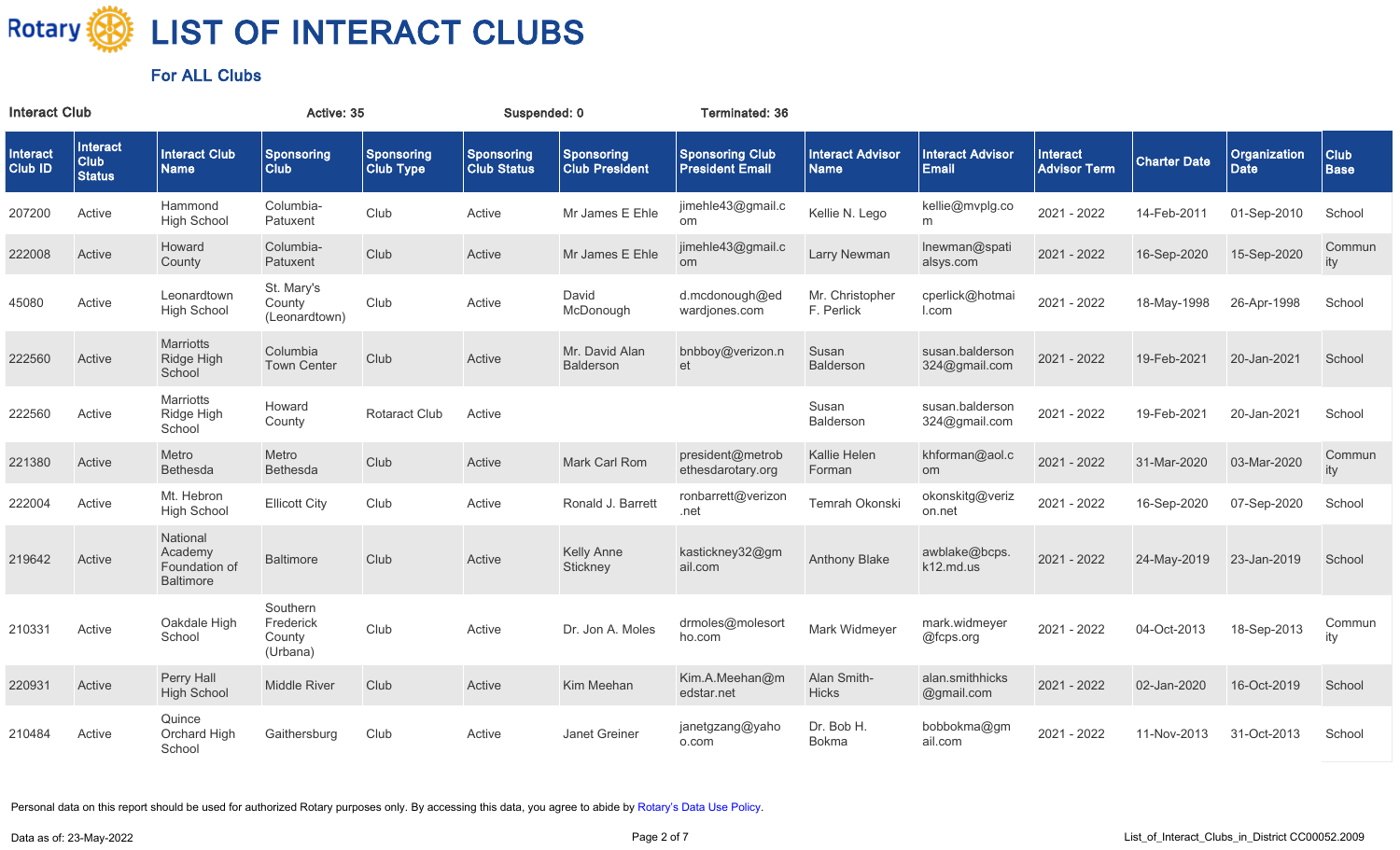

| <b>Interact Club</b>       |                                       |                                                                                                 | Active: 35                                     |                                       | Suspended: 0                     |                                            | Terminated: 36                                   |                                        |                                          |                                        |                     |                                    |                     |
|----------------------------|---------------------------------------|-------------------------------------------------------------------------------------------------|------------------------------------------------|---------------------------------------|----------------------------------|--------------------------------------------|--------------------------------------------------|----------------------------------------|------------------------------------------|----------------------------------------|---------------------|------------------------------------|---------------------|
| Interact<br><b>Club ID</b> | Interact<br>$ $ Club<br><b>Status</b> | <b>Interact Club</b><br><b>Name</b>                                                             | Sponsoring<br><b>Club</b>                      | <b>Sponsoring</b><br><b>Club Type</b> | Sponsoring<br><b>Club Status</b> | <b>Sponsoring</b><br><b>Club President</b> | <b>Sponsoring Club</b><br><b>President Email</b> | <b>Interact Advisor</b><br><b>Name</b> | <b>Interact Advisor</b><br><b>Email</b>  | <b>Interact</b><br><b>Advisor Term</b> | <b>Charter Date</b> | <b>Organization</b><br><b>Date</b> | Club<br><b>Base</b> |
| 218545                     | Active                                | Richard<br>Montgomery<br><b>High School</b>                                                     | Rockville                                      | Club                                  | Active                           | Stephen E<br>Donnelly                      | Stephen.Donnelly<br>@scouting.org                |                                        |                                          | 2020 - 2021                            | 09-Oct-2018         | 21-Sep-2018                        | School              |
| 219304                     | Active                                | <b>Richard Wright</b><br><b>Public Charter</b><br>School for<br>Journalism<br>and Media<br>Arts | Washington                                     | Club                                  | Active                           | William Harold<br>Dent                     | williamdentjr@gma<br>il.com                      | Joe Gassert                            | jgassert@richar<br>dwrightpcs.org        | 2021 - 2022                            | 08-Mar-2019         | 27-Feb-2019                        | School              |
| 209893                     | Active                                | Southern High<br>School                                                                         | South Anne<br>Arundel<br>County<br>(Edgewater) | Club                                  | Active                           | Wendy Van Vliet                            | pastorwendyvv@g<br>mail.com                      |                                        |                                          | 2019 - 2020                            | 29-Apr-2013         | 26-Feb-2008                        | School              |
| 80149                      | Active                                | South River<br><b>High Shool</b>                                                                | Parole<br>(Annapolis)                          | Club                                  | Active                           | Mr. R. Scott<br>Gregory                    | rsgregory4@gmail.<br>com                         | Mr. David O.<br>Vogel                  | dowenv@aol.co<br>m                       | 2021 - 2022                            | 18-Mar-2008         | 13-Mar-2008                        | School              |
| 221129                     | Active                                | St. John's<br><b>Catholic Prep</b>                                                              | <b>Carroll Creek</b><br>(Frederick)            | Club                                  | Active                           | Mr. Stephen K.<br>Heine                    | skheine84@gmail.<br>com                          | Mimi<br>McLaughlin<br>Galanis          | mimigalanis@g<br>mail.com                | 2021 - 2022                            | 04-Feb-2020         | 01-Oct-2019                        | School              |
| 44452                      | Active                                | St. Mary's<br><b>High School</b>                                                                | Annapolis                                      | Club                                  | Active                           | Carolyn Kerrigan<br><b>Richards</b>        | ckrichards2017@g<br>mail.com                     | Elaine M.<br>Shanley                   | Elaine.shanley7<br>1@gmail.com           | 2021 - 2022                            | 11-Jan-1998         | 22-Oct-1997                        | School              |
| 215880                     | Active                                | St. Mary's<br>Ryken High<br>School                                                              | Lexington<br>Park                              | Club                                  | Active                           | <b>Tricia Powell</b>                       | tricia422@comcast<br>.net                        | Melanie<br>Maldonado                   | melanie.maldon<br>ado@smrhs.org          | 2021 - 2022                            | 17-Jan-2017         | 04-Oct-2016                        | School              |
| 209613                     | Active                                | Thomas<br>Johnson High<br>School                                                                | <b>Carroll Creek</b><br>(Frederick)            | Club                                  | Active                           | Mr. Stephen K.<br>Heine                    | skheine84@gmail.<br>com                          | Mr. Christopher<br><b>Baker</b>        | christopherlowell<br>baker@gmail.co<br>m | 2021 - 2022                            | 14-Feb-2013         | 14-Feb-2013                        | School              |
| 207318                     | Active                                | Urbana High<br>School                                                                           | Southern<br>Frederick<br>County<br>(Urbana)    | Club                                  | Active                           | Dr. Jon A. Moles                           | drmoles@molesort<br>ho.com                       | Victor Frush                           | victor.frush@fcp<br>s.org                | 2021 - 2022                            | 05-Apr-2011         | 20-Sep-2010                        | School              |
| 222563                     | Active                                | Walt Whitman<br><b>High School</b>                                                              | Bethesda-<br>Chevy Chase                       | Club                                  | Active                           | Mr. Scott<br>Reading                       | csreading3@gmail.<br>com                         | Mr. James M.<br>Audas, Jr.             | jaudasjr@verizo<br>n.net                 | 2021 - 2022                            | 19-Feb-2021         | 30-Sep-2020                        | School              |